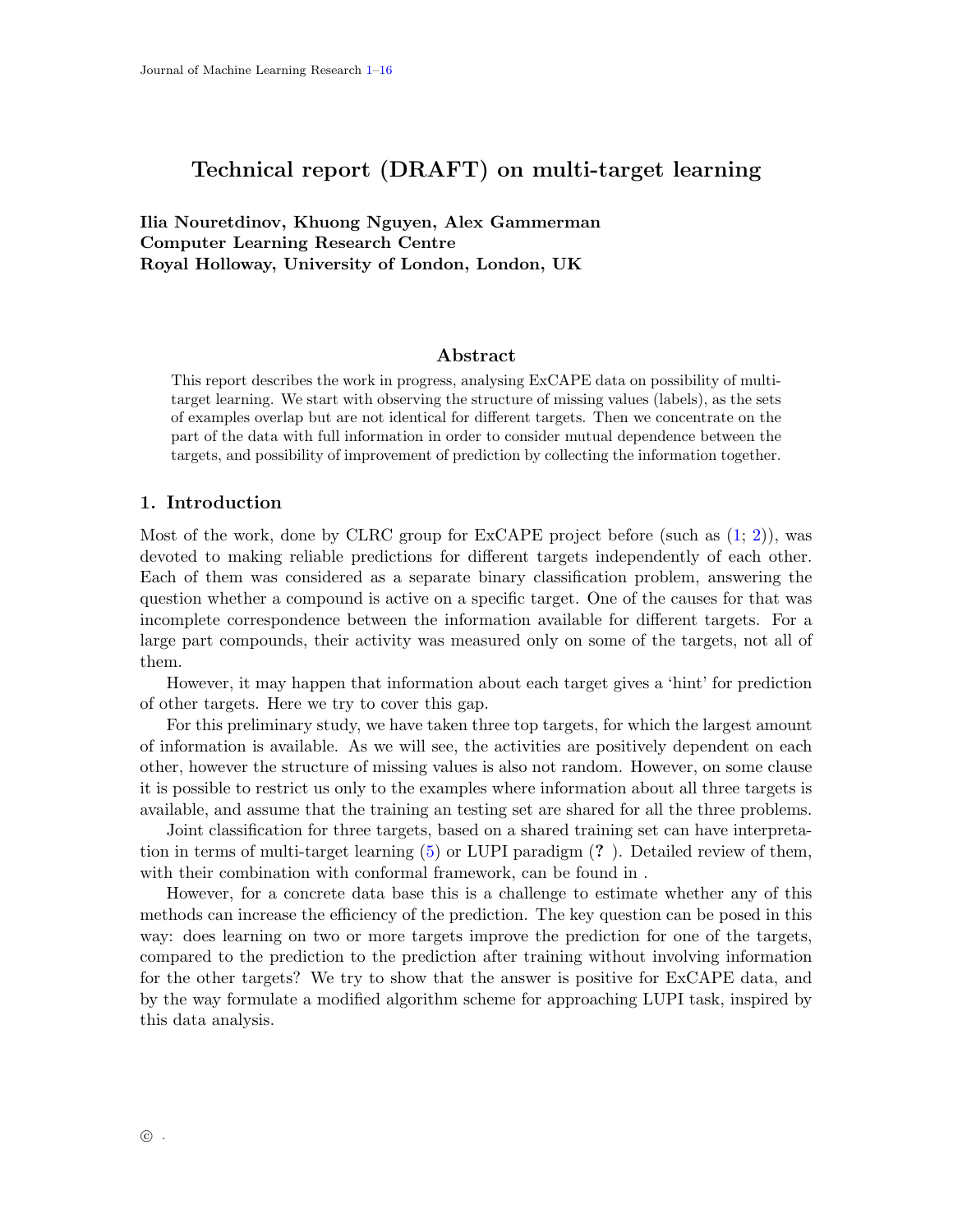## 2. Studies on data label structure

The information for each data example (compound) in ExCAPE project originally consists of its sparse (QSAR) feature vector, and its activity on some number of targets.

Here we start with analysing data for possible conclusions the structure of the information for data labels, without going into feature vectors for further sections. This study was done on three targets.

#### 2.1. Data for three targets

For the initial analysis we have taken three top targets:

- 1. CFTR;
- 2. IDH1;
- 3. NFE2L2.

Originally, activity is a numerical value, but we prefer to restrict us to a binary classification problem now, not regression. Therefore, each of them divides the data into three categories:

- 1. not active (activity  $< 5$ );
- 2. active (activity  $> 5$ );
- 3. unknown (not presented).

<span id="page-1-0"></span>Table [1](#page-1-0) shown the generals statistic of labels. By examples with unknown labels for one of the targets we mean the case when the labels is known for one or two other targets. The example for which all three labels are unknown, are left out of consideration.

| Table 1: Data distribution |                            |        |       |  |  |
|----------------------------|----------------------------|--------|-------|--|--|
|                            | inactive unknown<br>active |        |       |  |  |
| CFTR.                      | 458748                     | 67767  | 1166  |  |  |
| IDH1                       | 462707                     | 58883  | 6091  |  |  |
| NFF2L2                     | 386280                     | 113171 | 18130 |  |  |

Table [2](#page-2-0) shows pairwise joint distributions that would allow further to study dependence/correlation between the activities themselves, and between the activities and availability of knowledge.

The overall (three-target) joint distribution is shown in Table [3.](#page-2-1) The 'middle' cell contains 0 by the reason mentioned above. This table is shown for information and does not play important role in the study.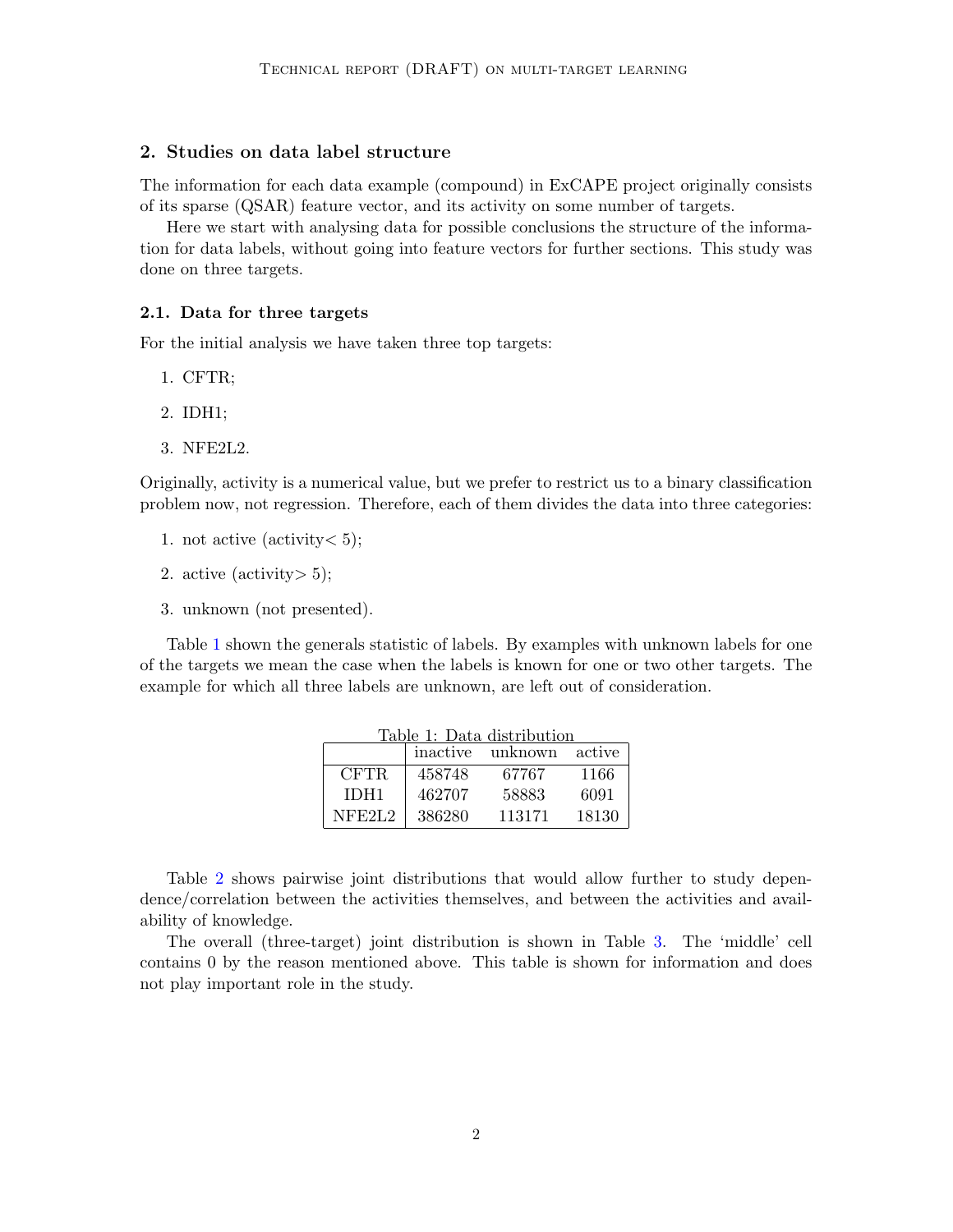<span id="page-2-0"></span>

| $\text{Lipic } \omega$ . Dava distribution (pairwise) |                      |              |                         |  |
|-------------------------------------------------------|----------------------|--------------|-------------------------|--|
| (any NFE2L2)                                          | IDH1 inactive        | IDH1 unknown | IDH1 active             |  |
| CFTR inactive                                         | 406642               | 47024        | 5082                    |  |
| CFTR unknown                                          | 55341                | 11703        | 723                     |  |
| CFTR active                                           | 724                  | 156          | 286                     |  |
| $\langle \text{any IDH1} \rangle$                     | CFTR inactive        | CFTR unknown | CFTR active             |  |
| NFE2L2 inactive                                       | 336765               | 48663        | 852                     |  |
| NFE2L2 unknown                                        | 98442                | 14590        | 139                     |  |
| NFE2L2 active                                         | 23541                | 4514         | 175                     |  |
| (any CFTR)                                            | <b>IDH1</b> inactive | IDH1 unknown | IDH <sub>1</sub> active |  |
| NFE2L2 inactive                                       | 370715               | 11251        | 4314                    |  |
| NFE2L2 unknown                                        | 66976                | 45886        | 309                     |  |
| NFE2L <sub>2</sub> active                             | 25016                | 1746         | 1468                    |  |

Table 2: Data distribution (pairwise)

Table 3: Data distribution (triplewise)

<span id="page-2-1"></span>

| NFE2L <sub>2</sub> inactive | <b>IDH1</b> inactive | IDH1 unknown IDH1 active   |                    |
|-----------------------------|----------------------|----------------------------|--------------------|
| CFTR inactive               | 331753               | 1192                       | 3820               |
| CFTR unknown                | 38355                | 10034                      | 274                |
| CFTR active                 | 607                  | 25                         | 220                |
| NFE2L2 unknown              |                      | IDH1 inactive IDH1 unknown | IDH1 active        |
| CFTR inactive               | 52676                | 45757                      | 9                  |
| CFTR unknown                | 14292                | 0                          | 298                |
| CFTR active                 |                      | 129                        | 2                  |
| NFE2L <sub>2</sub> active   | IDH1 inactive        | IDH1 unknown               | <b>IDH1</b> active |
| CFTR inactive               | 22213                | 75                         | 1253               |
| CFTR unknown                | 2694                 | 1669                       | 151                |
| CFTR active                 | 109                  | 2                          | 64                 |
|                             |                      |                            |                    |

## <span id="page-2-2"></span>2.2. Missing labels

Observing Table [2,](#page-2-0) we can state the following question for each pair  $(A, B)$  of different targets. Compare the examples (A) for which the activity of target A is known, and  $(A*)$ where it unknown, and check whether the distribution of activity of a target  $B$  is different for these two groups.

The problem is well-known as so called Missing Not At Random (MNAR) data. "You can then run t-tests and chi-square tests between this variable and other variables in the data set to see if the missingness on this variable is related to the values of other variables"[\(3\)](#page-13-3).

To test this,  $\chi^2$ -test was applied to the contingency table according to the methodology shown in Table [4.](#page-3-0) If  $ad > bc$  significantly, this means that information on target A tends to be missing if target  $B$  is active, the opposite is if  $ad < bc$  significantly.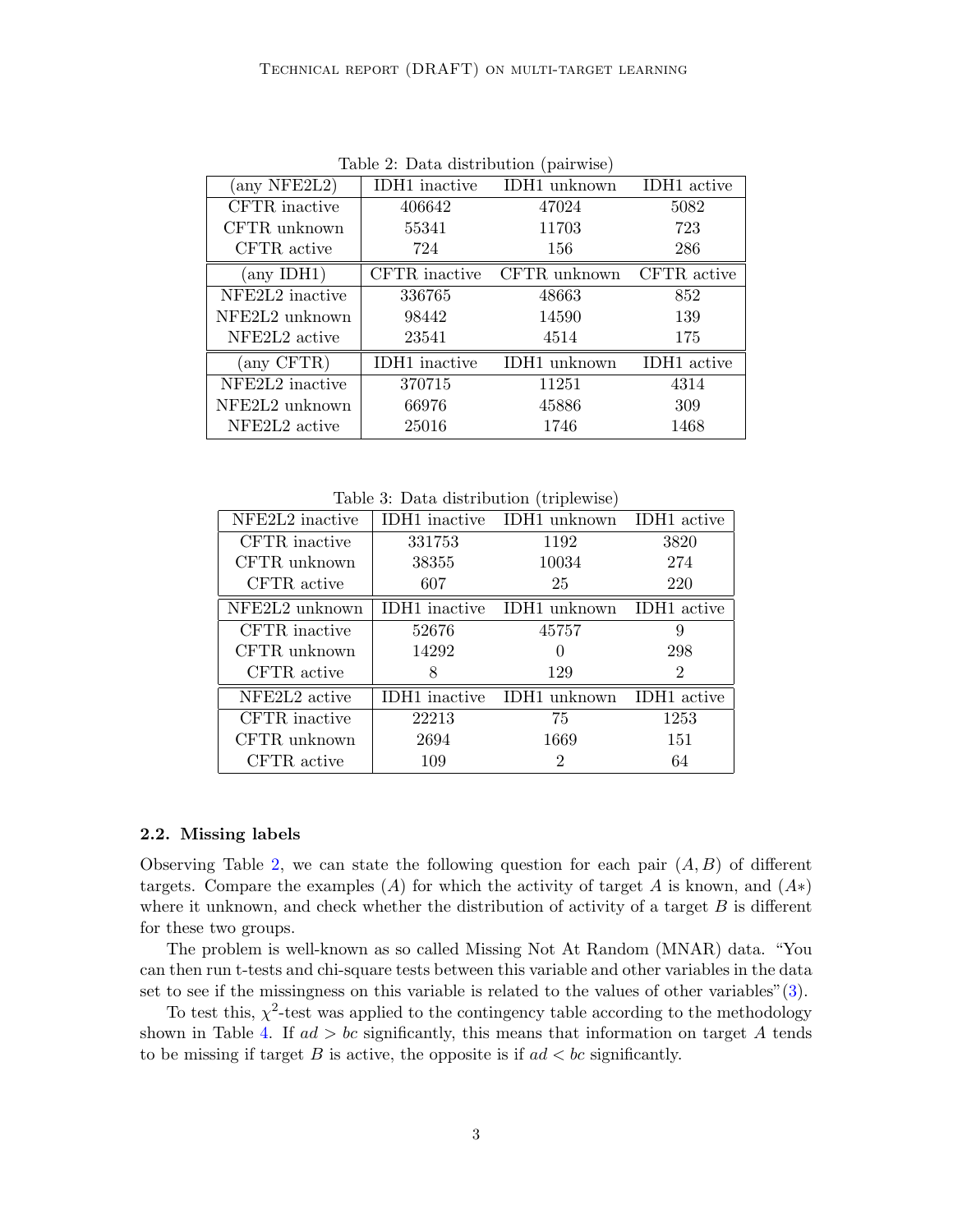<span id="page-3-0"></span>

|                       |  | B: inactive   B: active   B: unknown |
|-----------------------|--|--------------------------------------|
| A: active or inactive |  |                                      |
| A: unknown            |  |                                      |

Table 4: Contingency table for targets A,B

The results of the  $\chi^2$ -test are shown in Table [5,](#page-3-1) where some kind of significant MNAR effect is found for 5 of 6 target pairs having sense in this context. The direction of dependence is selected by comparison of ad and bc as mentioned above.

<span id="page-3-1"></span>

| Target $A$         | Target $B$                    | $p$ -value             | direction of dependence             |
|--------------------|-------------------------------|------------------------|-------------------------------------|
| (known/unk.)       | $(\text{act.}/\text{inact.})$ | (chi-square)           |                                     |
| <b>CFTR</b>        | IDH <sub>1</sub>              | 0.83                   |                                     |
| <b>CFTR</b>        | NFE2L2                        | $7.9 \times 10^{-61}$  | CFTR unknown $\sim$ active NFE2L2   |
| IDH <sub>1</sub>   | <b>CFTR</b>                   | $7.2 \times 10^{-28}$  | IDH1 unknown $\sim$ active CFTR     |
| IDH <sub>1</sub>   | NFE2L2                        | $1.0 \times 10^{-203}$ | IDH1 unknown $\sim$ active NFE2L2   |
| NFE2L <sub>2</sub> | <b>CFTR</b>                   | $2.2 \times 10^{-15}$  | NFE2L2 unknown $\sim$ inactive CFTR |
| NFE2L <sub>2</sub> | IDH <sub>1</sub>              | $5.1 \times 10^{-96}$  | NFE2L2 unknown~inactive IDH1        |

Table 5: The results of  $\chi^2$  test

#### 2.3. Is the data collection biased?

Multiple low p-values is Table [5](#page-3-1) signify possible bias in data collection. Its most likely explanation is that active examples are under-represented in data collected for CFTR and IDH1, and/or over-represented in NFE2L2.

This may be taken into account in the interpretation of predictions. However, such explanation is incomplete: for example, there may be only under-representation in CFTR/IDH1, or only over-representation in NFE2L2, and these two causes are not distinguishable by means of data analysis only.

According to the nature of problem, we can assume that latter case (over-representation) is more likely, because typically positive examples are more of interest for data collection, registered more frequently, and therefore may be over-represented. In that case, *p*-values and probabilistic scores assigned to prediction of activity the compounds by machine learning algorithms may be slightly shifted to upper side.

However, we see that the degree of over-representation depends on the specific kind of target. In this case the degree is the largest of three in NFRE2L2 that is also the smallest by overall amount of collected information, but the largest in the number of registered actives (see Tab[.1\)](#page-1-0). It looks like that the collection was more accurate for two top targets (CFTR and IDH1) and more restricted to positives for this one. Checking more targets may clarify how typical this effect is.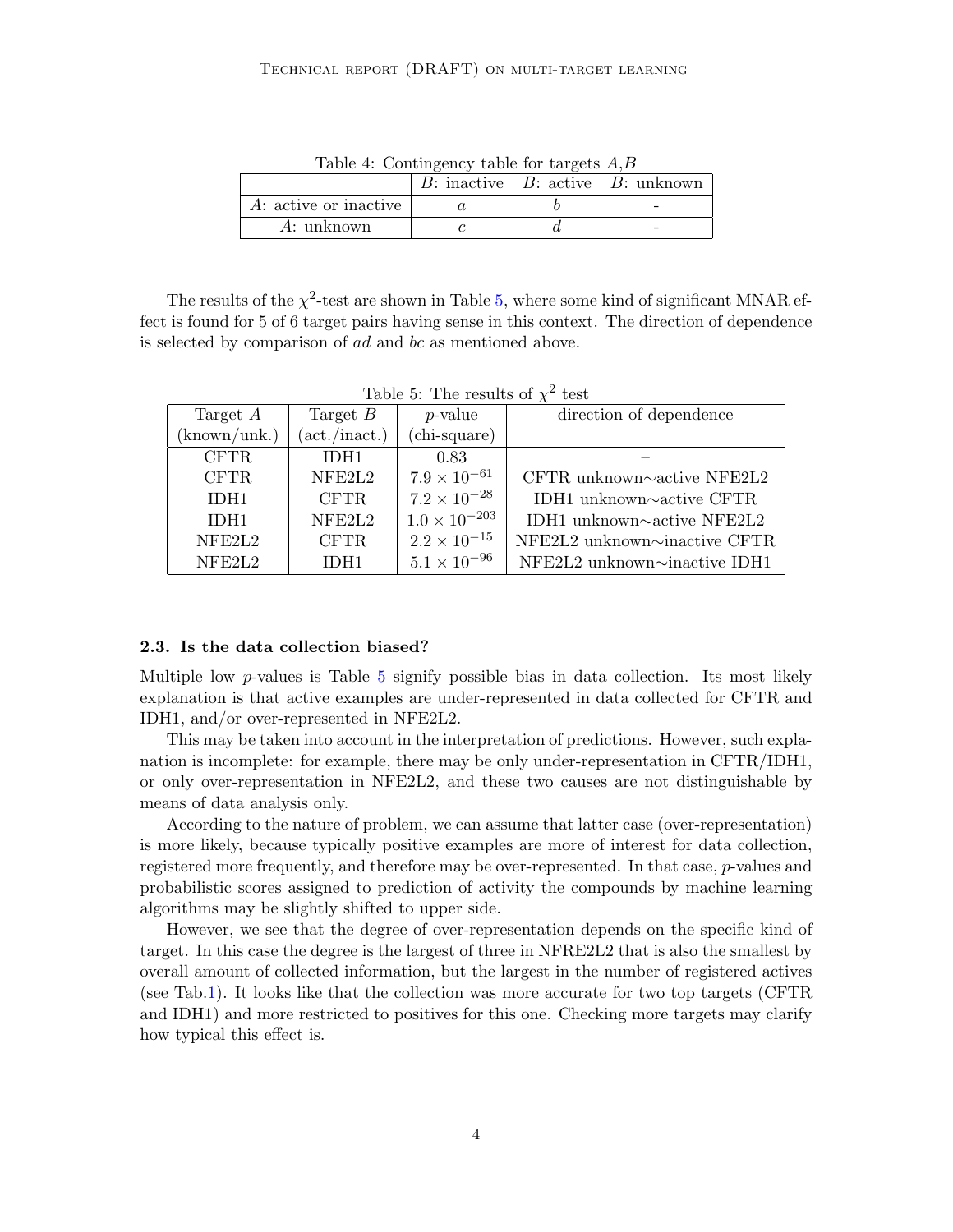## 2.4. Data with complete information

Up to clauses made above about possible shifts, we will restrict us to the example where information about activity is present for all three targets.

<span id="page-4-0"></span>The extraction from the data summary is shown in Table [6.](#page-4-0) It shows three-target joint distribution of activity, as well as its two- and one-dimensional summaries for target pairs and unique targets. 'Any IDH1' etc. in this table refer only to the cases when the values are known, not missing.

| NFE2L2 inactive | <b>IDH1</b> inactive | IDH1 active | $(\text{any IDH1})$ |
|-----------------|----------------------|-------------|---------------------|
| CFTR inactive   | 331753               | 3820        | 335573              |
| CFTR active     | 607                  | 220         | 827                 |
| (any CFTR)      | 332360               | 4040        | 336400              |
| NFE2L2 active   | <b>IDH1</b> inactive | IDH1 active | $(\text{any IDH1})$ |
| CFTR inactive   | 22213                | 1253        | 23466               |
| CFTR active     | 109                  | 64          | 173                 |
| (any CFTR)      | 22322                | 1317        | 23639               |
| any NFE2L2)     | <b>IDH1</b> inactive | IDH1 active | $(\text{any IDH1})$ |
| CFTR inactive   | 353966               | 5073        | 359039              |
| CFTR active     | 716                  | 284         | 1000                |
| (any CFTR)      | 354682               | 5357        | 360039              |

Table 6: Distribution of data without missing labels

<span id="page-4-1"></span>Now we apply  $\chi^2$ -test just to study dependence between two kinds of activity. The methodology is shown in Tab. [7.](#page-4-1)

| rable 1. Contingency table for target 11,D<br>B: inactive   B: active   B: unknown |  |  |  |
|------------------------------------------------------------------------------------|--|--|--|
| A: active                                                                          |  |  |  |
| A: inactive                                                                        |  |  |  |
| A: unkwown                                                                         |  |  |  |

Table 7: Contingency table for targets  $\overline{AB}$ 

<span id="page-4-2"></span>The results, presented inTable [8,](#page-4-2) show that it is significant for all 3 pairs, and the correlation is positive. This actually means that knowledge of one of them may help in prediction of the other.

|             | Target $A$   Target $B$ | <i>p</i> -value       | direction                        |  |  |
|-------------|-------------------------|-----------------------|----------------------------------|--|--|
| <b>CFTR</b> | IDH1                    | $< 10^{-50}$          | CFTR active $\sim$ active IDH1   |  |  |
| <b>CFTR</b> | NFF2L2                  | $7.2 \times 10^{-40}$ | CFTR active $\sim$ active NFE2L2 |  |  |
| IDH1        | NFE2L2                  | $< 10^{-50}$          | IDH1 active $\sim$ active NFE2L2 |  |  |

Table 8: Results of  $\chi^2$  check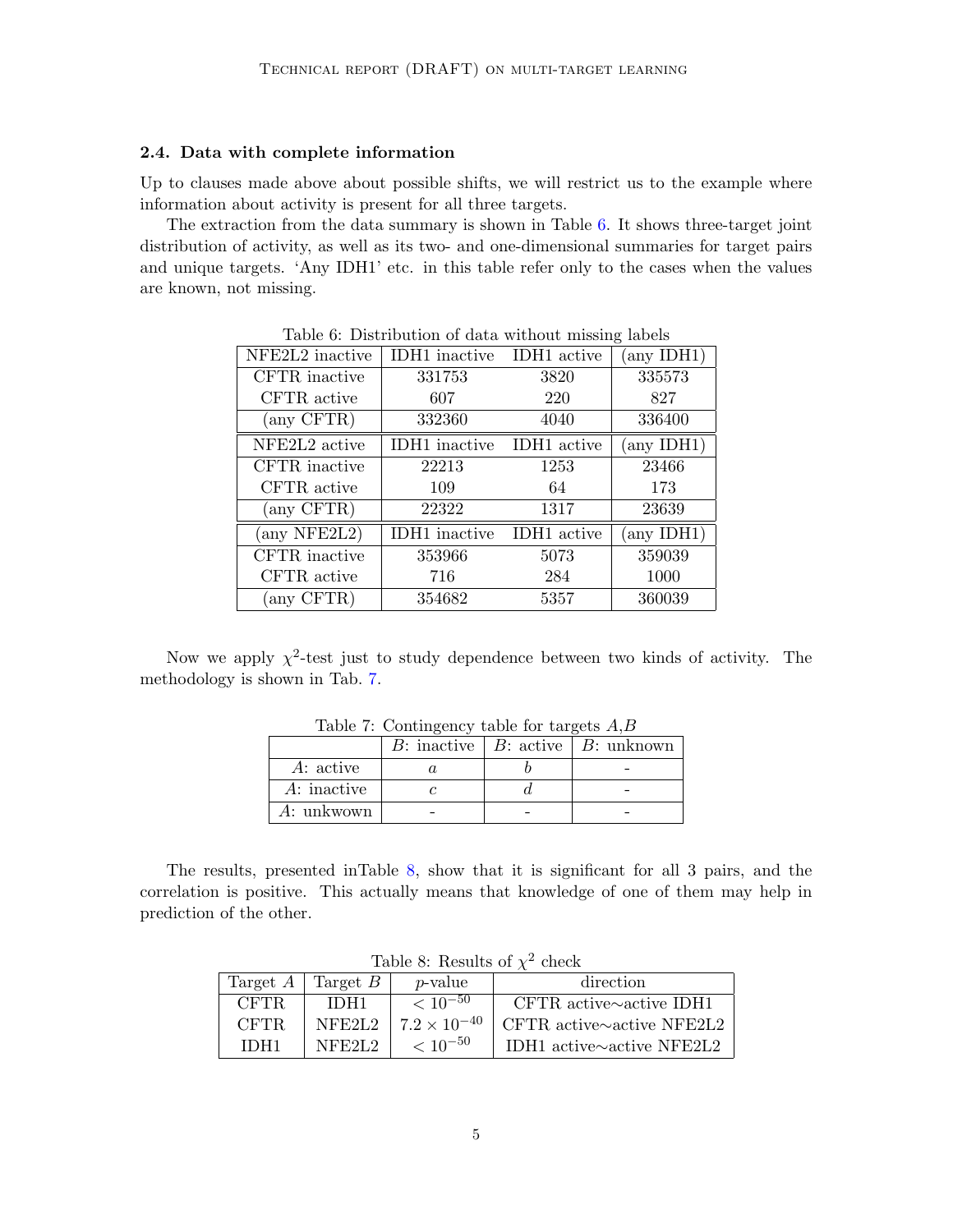## 3. Multi-target data distibution

The previous section was finished on a conclusion about high dependence between data activities. This definitely should help to predict for a compound its activity on one target based on information for the other targets. But what we here wish so state a less obvious question: whether the prediction quality of one target for a compound can be improved if the information about other targets for the training compounds, not for same one? This is actual in assumption that we are working with a new compound for which nothing is known about its activity.

To answer this question, some study of feature vectors is also needed. In this section we involve feature vectors into the analysis. The aim is to make conclusions about possibility of joint prediction of labels for different targets, as something more informative compared to their independent prediction.

#### 3.1. Distribution of feature vectors

Leet us start with a multi-target visualisation. Fig[.1](#page-6-0) contains combined plot of the data vectors with respect to three types of activities (see details in the caption), where the dimensionality reduction was done by well-known distance-based tSNE approach. Only 1% of the data is presented on the plot, therefore only some of possible activity combinations are presented.

Let us use notation  $[A+]/[A-]$  for the class of examples with positive/negative label for target A, and  $[A+B]$  for intersection of two such classes for different targets A and B. Observing Fig[.1,](#page-6-0) we seems that combined [CFTR+IDH1+] activity is the most compactly located (and therefore, potentially predictable) combination. It looks much more recognisable than each of CFTR+ and IDH1+ as they are.

This leads to an idea to consider the 'combined' prediction of [CFTR+IDH1+] as a separate auxiliary task. The working hypothesis is its usability to improve the prediction quality of CFTR and/or IDH1.

#### <span id="page-5-0"></span>3.2. Approach for joint prediction

The next stage of data analysis is based on modelling a prediction algorithm that incorporates the additional information coming from 'combined' prediction. By 'combined' prediction we mean the straightforward prediction of [CFTR+IDH1+] as a logical conjunction: the 'combined' label is positive if it is positive for both of the combined targets.

We consider interpretation of the prediction task as a kind of LUPI  $(6)$  problem, as fat as we do not intend to use labels of the testing examples, and the goal for evaluation is prediction quality of one of the targets.

Like [\(9\)](#page-13-5), we use elements of Inductive Conformal Prediction (a calibration set), but the suggested scheme is different from that work.

We assume that there is a natural underlying binary classification method that assigns a testing example numerical scores in favour of the hypothesis of its positive activity, and it is naturally adoptable to the 'combined' prediction that is also a binary one.

The plan is summarised as follows.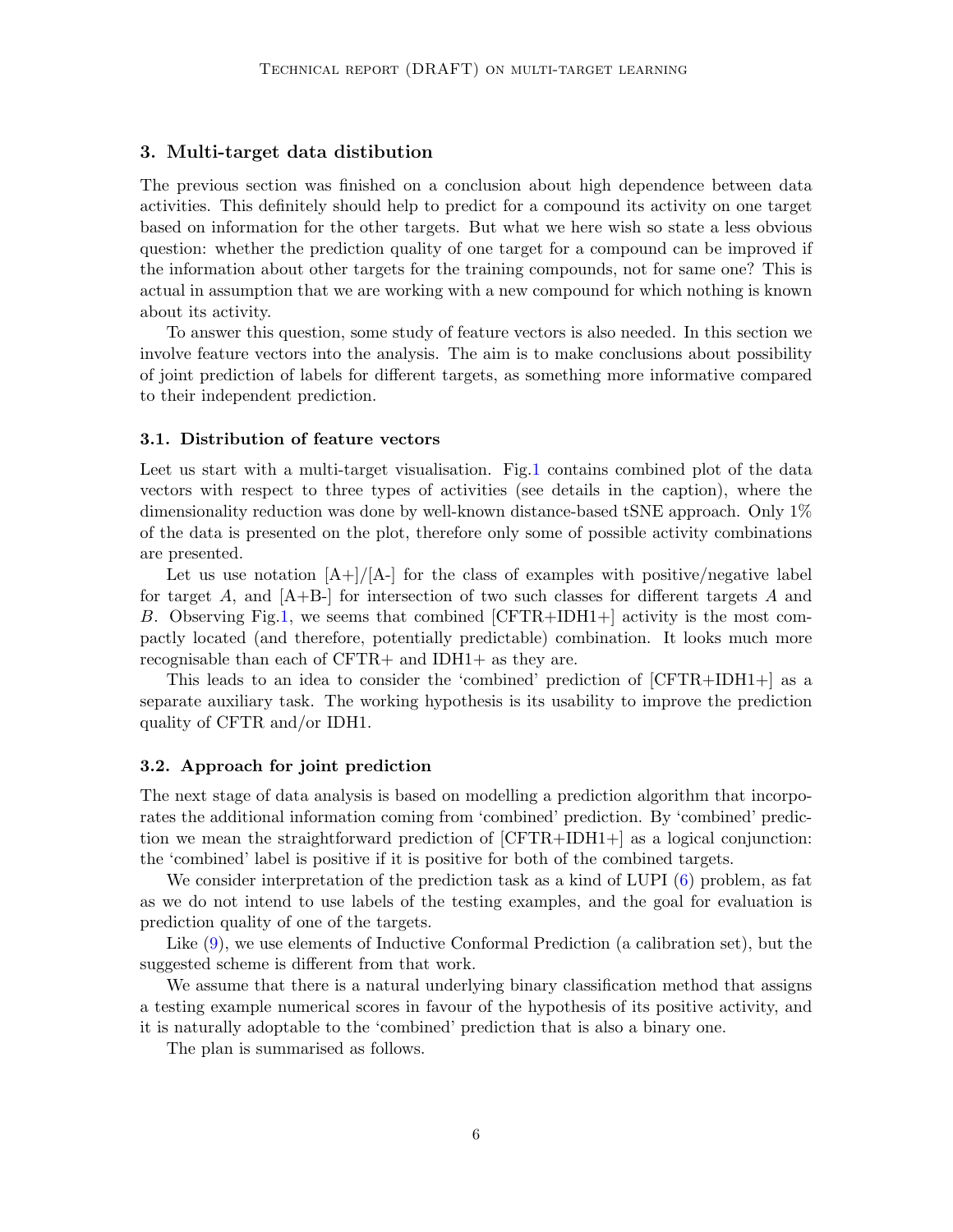

<span id="page-6-0"></span>Figure 1: Yellow: none of activities; Green: 1 activity; Black: 2 activities; Red: 3 activities; Shape: kind of activity (CFT=square, IDH1=circle, NFE2l2=cross). Shown for randomly selected 1% of the data in tSNE projection.

- 1. Calibration. As in the inductive mode of prediction, we divide original training data set into the proper training set (further referred as training), and the calibration set. For both of these set we assume the information about both kinds of activity to be available, unlike the testing set.
- 2. Scoring. After learning on the training set, two types of scores (standard and 'combined') are provided for each of calibration/testing examples. Thus, the original calibration/testing feature vectors are converted for them to two-dimensional score vectors, that are then used for label predictions.
- 3. Re-training. It is done on the calibration set in order to obtain the prediction rule for converting the score vectors into labels.
- 4. Testing. The prediction rule is applied to testing set in order to make new predictions.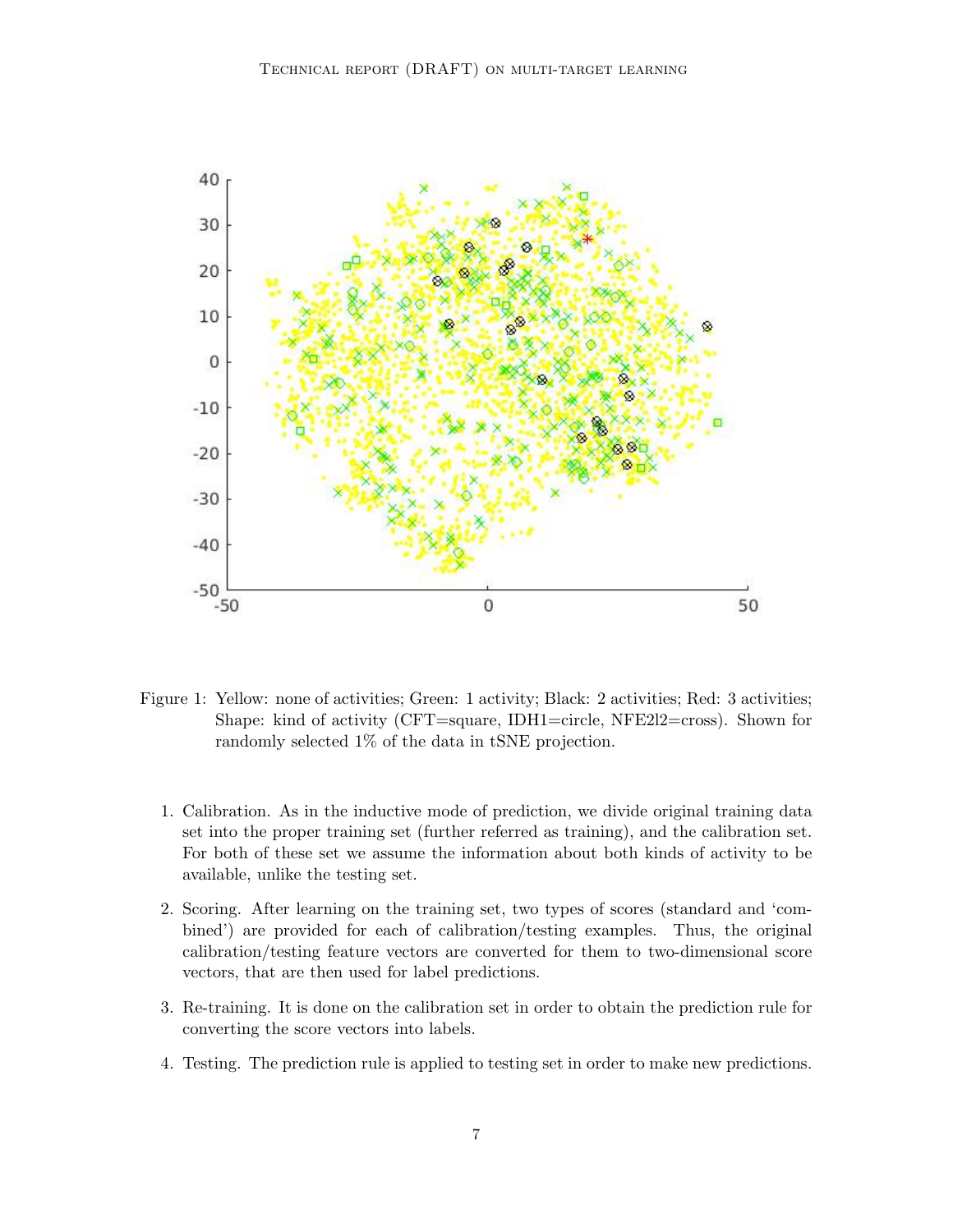#### 3.3. Experimental details

We use the following random data split: 200, 000 training examples, 100, 000 calibration examples, 112, 724 testing examples, and consider the combination of two tasks: prediction of activity for target 1 (either CFTR or IDH1), and prediction of the combined activity [CFTR+IDH1+], also interpreted as a binary classification task.

As the underlying method for initial numerical scores of both standard and combined tasks, we use k-NN (k nearest-neighbours) method, selected for its best performance on the standard task. As our scores, we take  $k$ -NN scores calculated as: 'average distance to k nearest inactive examples, divided by average distance to k nearest active examples' where neighbours are taken within the proper training set. In the context of conformal prediction, they were used as conformity scores for the hypothesis 1, or non-conformity scores for the hypothesis 0. However, here we do not apply the conformal prediction yet, and use the scores in another way.

The parameter is set to  $k = 10$  due to its best performance for the standard activity prediction tasks.

Two alternatives methods (SVM and xGB) were tried but left out, as they perform well on the standard task but fail on the highly imbalanced combined  $[CFTR+IDH1+]$ task, producing predictions that even do not show any significance dependence on the true values. This at least means that tuning of  $k$ -NN method is more transferrable, that is another reason we concentrate on this method for initial modelling.

Re-training will also be done by K-nearest neighbours method, but with much larger number of neighbours than on the step of score vector creation, that allow to simplify the way of further prediction by using 'voting' approach: 'how many of K neighbours do have the label 1'.

#### 3.4. Visualisation of score vectors

Let us go from feature vectors to score vectors.

Fig. [2](#page-8-0) shows the empirical joint distributions of k-NN scores for non-activity hypothesis on the calibration/testing set. Remind that the large value of the score corresponds to high evidence in favour of the activity hypothesis, against non-activity.

The first axis on Fig. [2](#page-8-0) corresponds to prediction of one of the activities (CFTR on the left, IDH1 on the right) without any usage of the other. A natural simple way of standard prediction is using a threshold that would correspond to a vertical line on this plot.

The second axis is the same kind of two-class non-conformity score applied to the join prediction problem, when only the 'combined' activity (overlap of activity on two targets) is considered as the positive class, and all the rest is considered negative. By visual inspection of the plots, it can be formulated hypothetically that a positive prediction is more trustable if its combined score is close to the standard scores. However, there is no evident way of division between 'blue' and 'yellow' areas on this plot, therefore we rely on K-NN approach on this step.

The colour of the examples corresponds to positive class of the activity being predicted (target 1 is either CFTR or IDH1).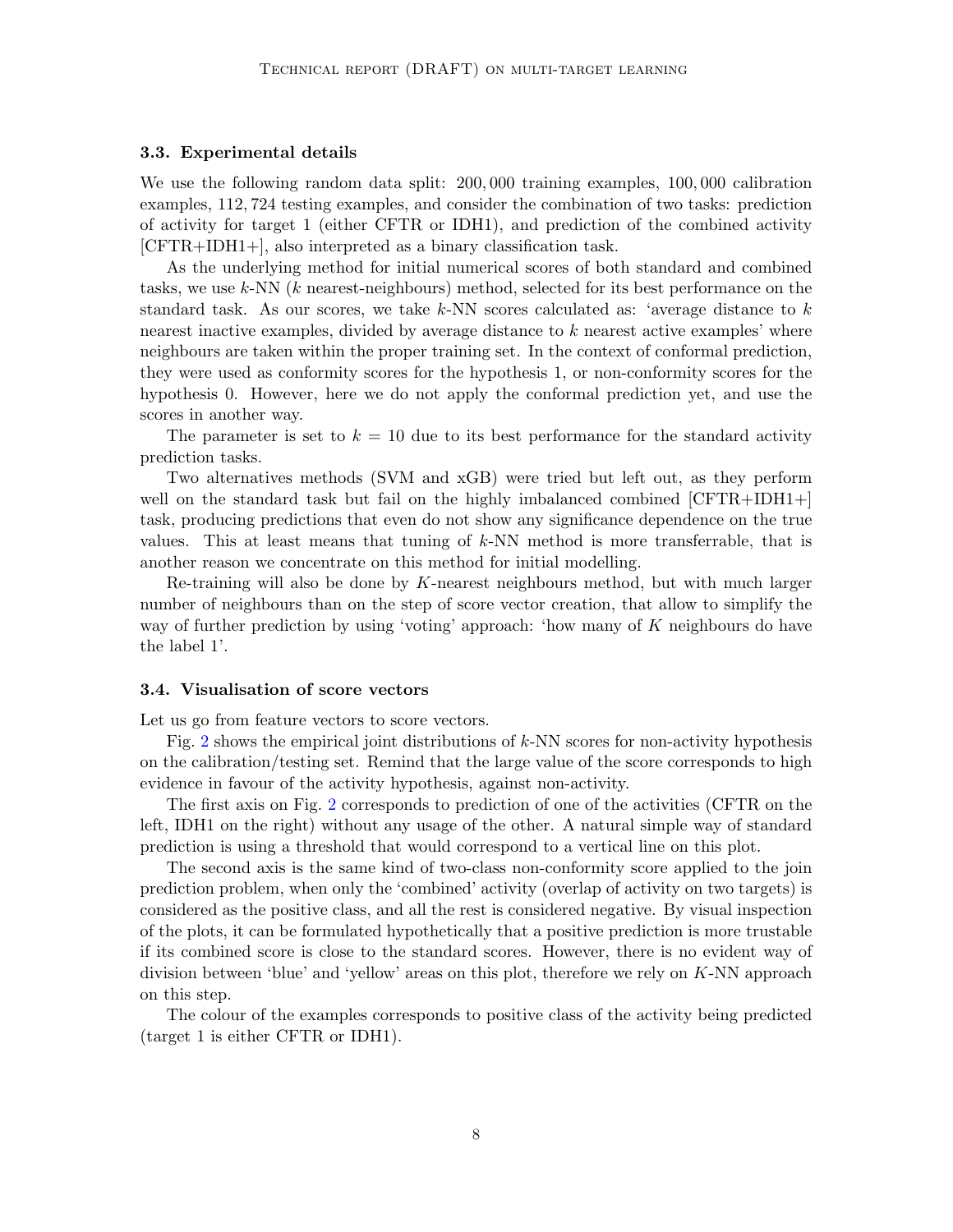

<span id="page-8-0"></span>Figure 2: k-NN  $(k = 10)$  scores for single activity with support of combination scores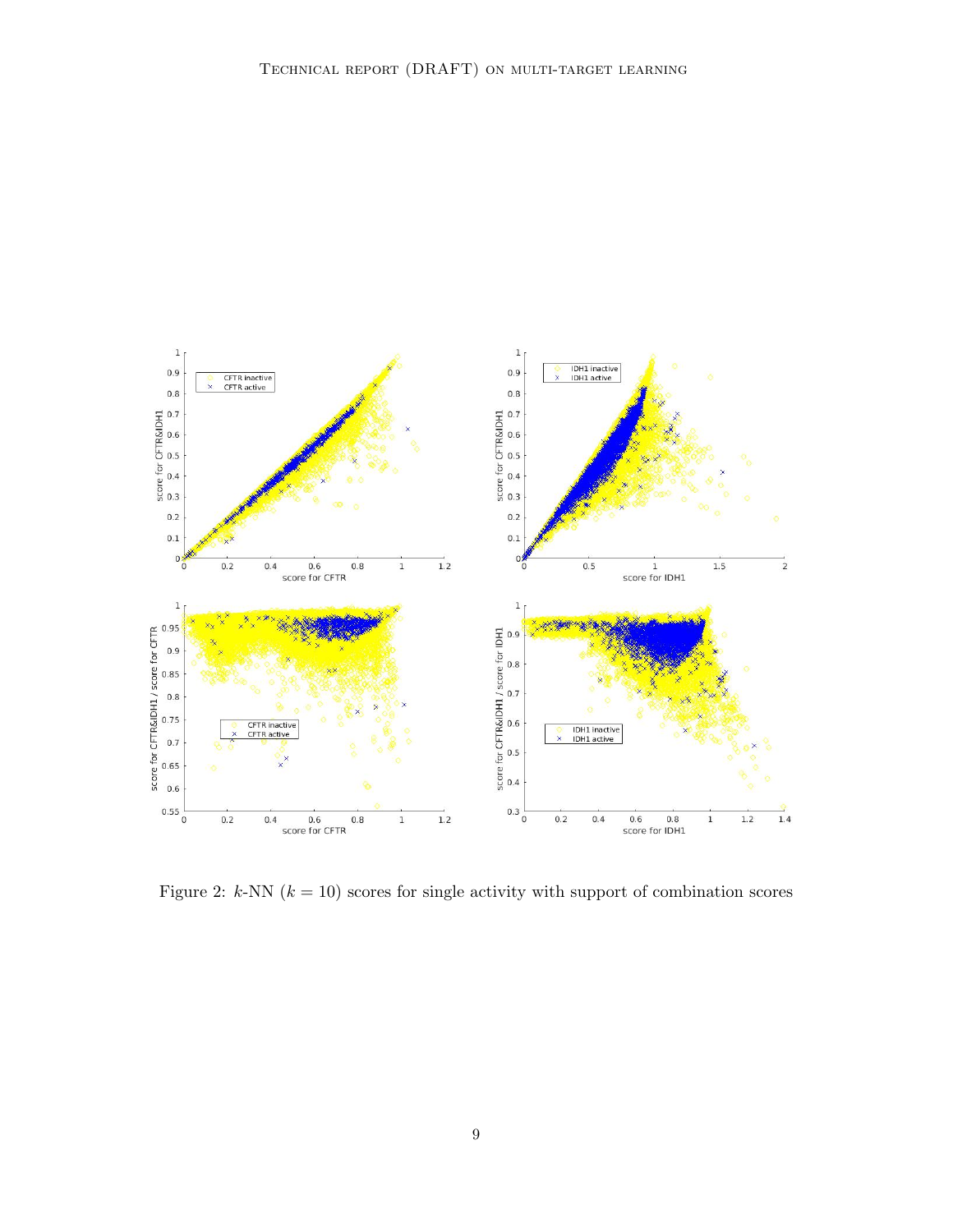## 3.5. Prediction curves

The final goal is comparison of the results in terms of prediction curves.

The result is shown on Fig. [3.](#page-10-0) It contains the following curve

- Random baseline (red): prediction quality that may be achieved without any training by random prediction.
- No additional information (green): using only standard scores.
- Combined prediction (black): we show the results which were achieved with parameters  $k = 10$  (for initial scores);  $K = 10,000$  (for re-training on score vectors).

The prediction curves are parametrised with variable threshold t for the decision rule. For the baseline (ignoring additional information) possible decision rules are 'output a positive prediction for a testing example if its score for target 1 is at least  $t'$ . For the proper prediction it is: 'output a positive prediction for a testing example if the proportion of positives amongst  $K$  closest calibration score vector is at least  $t'$ .

<span id="page-9-0"></span>Tab. [9](#page-9-0) shows areas under curve for  $k = 10$  and different values of the parameter K.

| k <sub>i</sub> | K               | Table 9. Areas Under Ourve<br>AUC (CTFR) | AUC (IDH1) |
|----------------|-----------------|------------------------------------------|------------|
|                | random baseline | 0.5                                      | 0.5        |
| 10             | no add. info    | 0.5415                                   | 0.5690     |
| 10             | 100             | 0.5090                                   | 0.5452     |
| 10             | 1,000           | 0.5273                                   | 0.5648     |
| 10             | 10,000          | 0.5664                                   | 0.5523     |

Table 9: Areas Under Curve

<span id="page-9-1"></span>Table 10: Negative class accuracy for positive class accuracy 0.9

| $\kappa$ |                 | ACC <sub>0.9</sub> (CTFR) | ACC <sub>0.9</sub> (IDH1) |
|----------|-----------------|---------------------------|---------------------------|
|          | random baseline | 0.1                       | 0.1                       |
| 10       | no add. info    | 0.1865                    | 0.1875                    |
| 10       | 1,000           | 0.1148                    | 0.1891                    |
| 10       | 10,000          | 0.1776                    | 0.1913                    |

Observing the results, we see obvious improvement for CFTR. Additional information coming from combined prediction improves the whole curve.

The result of the prediction of comparison for IDH1 is not successful in general, but some improvement is present if the required accuracy of active example is close to 1. It shows an advantage if we evaluate the results by the following criterion: 'what accuracy is achievable on the negative class if the accuracy on positive class is 0.9?' (here 0.9 is taken as an example: assumed that the prior requirement is to catch at least 90% active examples).

This is shown in Tab. [10](#page-9-1) and illustrated by Fig. [4](#page-10-1) for prediction of IDH1, showing the corresponding part of the plot.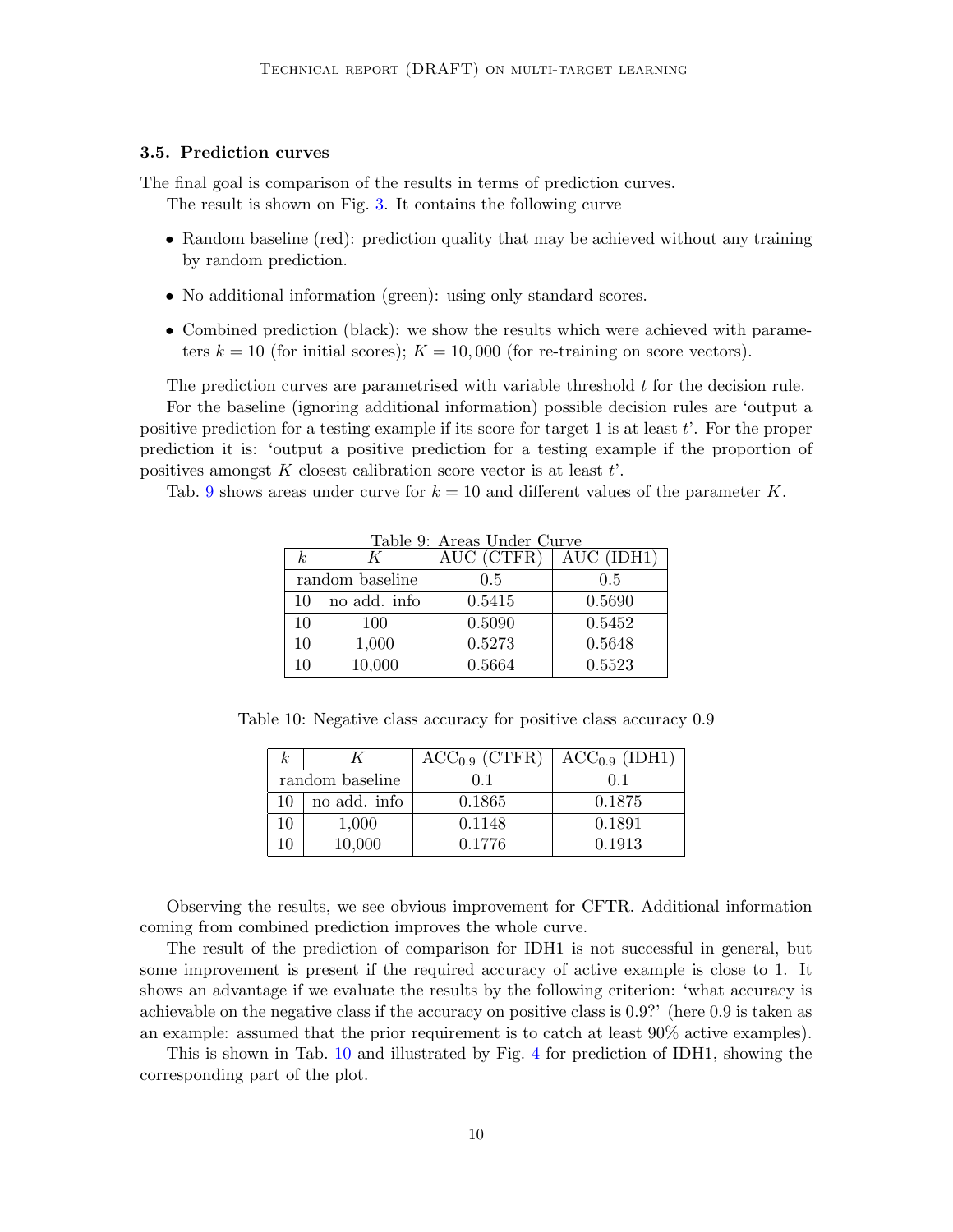

<span id="page-10-1"></span><span id="page-10-0"></span>Figure 3: Prediction curves compared  $(k = 10, K = 10,000)$ 



Figure 4: IDH1 prediction curves compared  $(k = 10; K = 1000$  and  $K = 10,000)$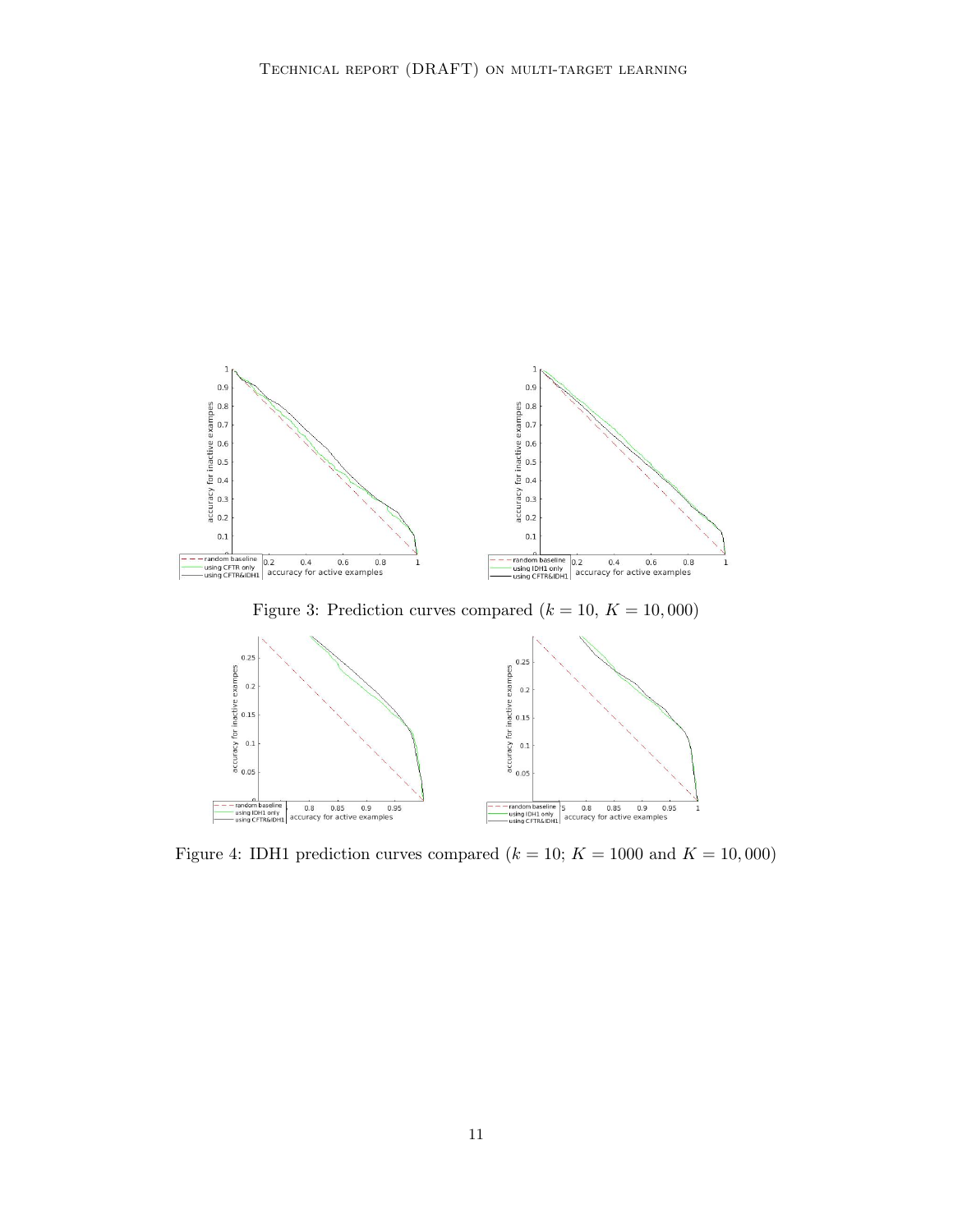## 4. Conclusions and plans of the future work

According to the analysis, provided in this paper, we state several possible directions for conclusions and next steps.

#### 4.1. Missing labels

In Sec. [2.2](#page-2-2) we have detected a possible connection bias that may be taken into account in the interpretation of predictions: for some of the targets the predictions are more likely to contain a positive shift, while for the others it may be negative. This might be analysed on more targets.

#### 4.2. Joint prediction

The multi-class analysis for the data with full information about labels leads to the following recommendation: to complement the prediction of already implemented  $[A+]$  and  $[B+]$  bt extra prediction of  $[A + B+]$ . Observing Fig. [2](#page-8-0) leads to a hypothesis that the privileged information may be used in its 'support' role: when one of the targets is being predicted, a positive prediction is more trustable if it is supported by prediction made after training only on the 'overlapping' examples (with more than one activity) as positives. This also may have such interpretation as 'overlapping' examples being marked by an expert as the most 'strong' and trustable positive examples.

Preliminary investigation (Sec[.3.2\)](#page-5-0) also inspires a possible novel approach for LUPI prediction: to make 'normal' prediction based on the actual data, and to support it with additional prediction where the active class is replaced with the smaller one containing 'overlapping' examples only. Some calibration set can be used to find the best way of including the information coming from the additional prediction.

An advantage of this approach is that it provides a visual way of preliminary assessment of the data on 'LUPI/joint prediction'. We try to obtain an evidence in favour or against the possibility of effective usage of additional information (that in the considered case comes from other targets) for improvement of classification quality. Surely, the potential usage of 'Scoring' step is not limited to 'combined' additional scores calculated exactly as in the provided example; this is generalisable to other ways of processing combined info.

However, in this report we were less concerned with developing concrete ways of reliable prediction. The task for the future is integration of the suggested scheme with conformal or Venn prediction. The easiest way is to do it on the stage of re-training, using voting results of K-NN method to created non-conformity scores.

#### 4.3. Partial LUPI paradigm

Another actual understanding of the problem was suggested by P.Toccacelli after discussing this work. LUPI paradigm can be extended to the case when the privileged information is present only in part of the data. This would allow to train on all the existing example, not restricting us to ones with full information. In some sense, this paradigm was earlier used in  $(10)$ , although the implementation was done in the context of Venn machines.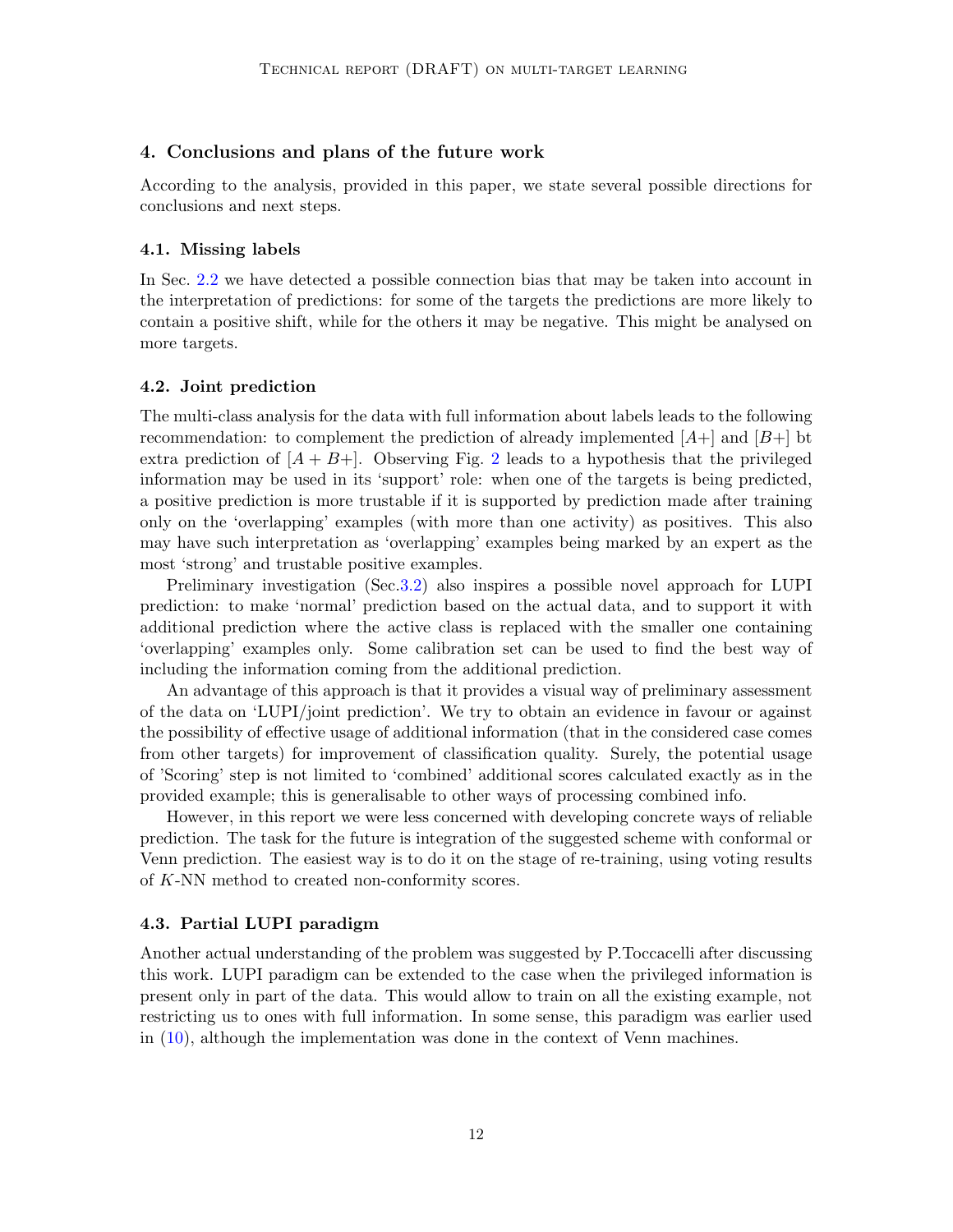# Acknowledgements

This work was supported by European Union Grant 671555 ("ExCAPE"), AstraZeneca grant "Machine Learning for Chemical Synthesis" (R10911).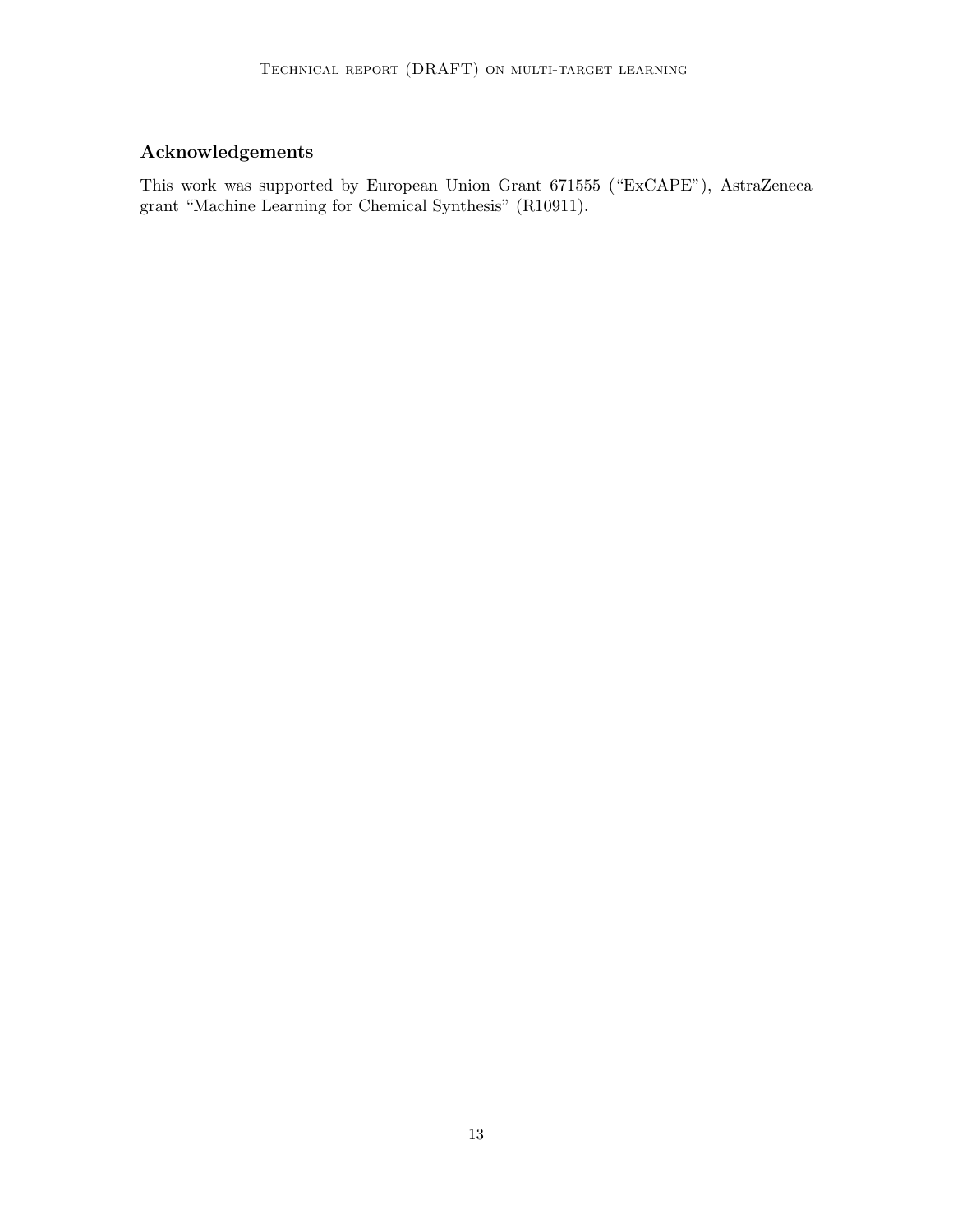## References

- <span id="page-13-0"></span>[1] Toccaceli, P., Nouretdinov, I., Gammerman, A. Conformal Predictors for Compound Activity Prediction 17 Apr 2016 Conformal and Probabilistic Prediction with Applications: 5th International Symposium, COPA 2016 Madrid, Spain, April 20?22, 2016 Proceedings. Springer, Vol. 9653, p. 51-66 (Lecture Notes in Computer Science; vol. 9653)
- <span id="page-13-1"></span>[2] Toccaceli, P., Nouretdinov, I., Gammerman, A. Prediction of Biological Activity of Chemical Compounds 16 Jun 2017 In : Annals of Mathematics and Artificial Intelligence. p. 1-19
- <span id="page-13-3"></span>[3] Grace-Martin, K. How to Diagnose the Missing Data Mechanism. On-line review: <http://www.theanalysisfactor.com/missing-data-mechanism/>
- [4] Mair, Patrick, Kurt Hornik, and Jan de Leeuw. Isotone optimization in R: pooladjacent-violators algorithm (PAVA) and active set methods. Journal of statistical software 32.5 (2009): 1-24.
- <span id="page-13-2"></span>[5] Wang, H., Liu, X., Nouretdinov, I., Luo, Z. A Comparison of Three Implementations of Multi-Label Conformal Prediction Statistical Learning and Data Sciences: Third International Symposium, SLDS 2015, Egham, UK, April 20-23, 2015, Proceedings. pp.251–259
- <span id="page-13-4"></span>[6] Vapnik, V., Izmailov, R. Learning with Intelligent Teacher: Similarity Control and Knowledge Transfer. Statistical Learning and Data Sciences. Third International Symposium, SLDS 2015, Egham, UK, April 20-23, 2015, Proceedings, pp.3–32.
- <span id="page-13-8"></span>[7] Yang, M., Nouretdinov, I., Luo, Z. Learning by Conformal Predictors with Additional Information The 9th Artificial Intelligence Applications and Innovations Conference (AIAI): 2nd Workshop on Conformal Prediction and its Applications, (IFIP Advances in Information and Communication Technology; vol. 412), 2013, pp. 394–400.
- <span id="page-13-9"></span>[8] Nouretdinov, I. Improving reliable probabilistic prediction by using additional knowledge. 6th Symposium on Conformal and Probabilistic Prediction with Applications (COPA 2017).
- <span id="page-13-5"></span>[9] Gauraha, N., Carlsson, L., Spjuth, O. Conformal Prediction in Learning Under Privileged Information Paradigm with Applications in Drug Discovery To appear in: 7th Symposium on Conformal and Probabilistic Prediction with Applications (COPA 2018).
- <span id="page-13-6"></span>[10] Nouretdinov, I. Improving reliable probabilistic prediction by using additional knowledge. 6th Symposium on Conformal and Probabilistic Prediction with Applications (COPA 2017). p. 193-200
- <span id="page-13-7"></span>[11] Vovk, V., Fedorova, V., Nouretdinov, I., Gammerman, A. Criteria of efficiency for conformal prediction. Proceedings of the 5th International Symposium on Conformal and Probabilistic Prediction with Applications (COPA 2016).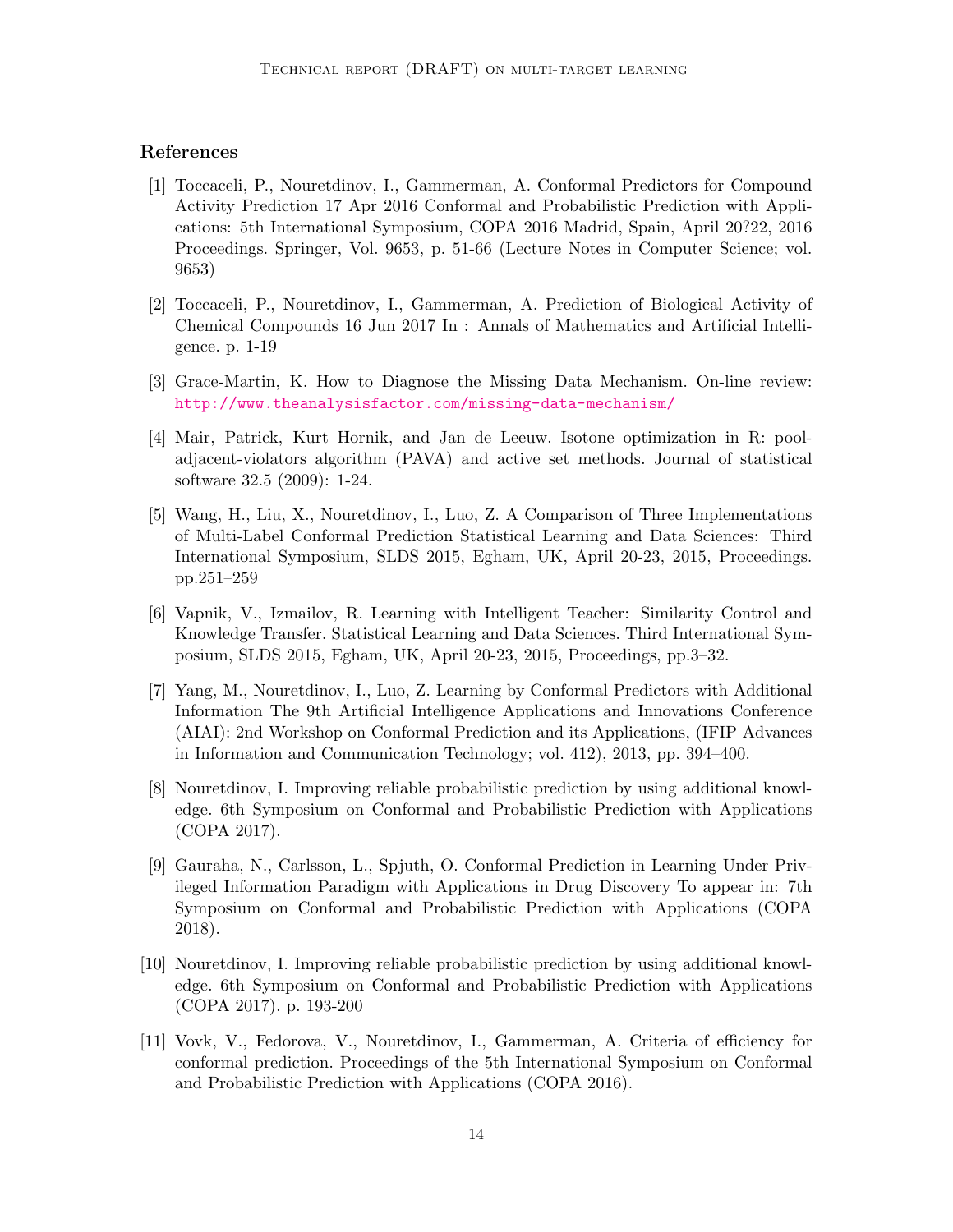## Appendix: Literature Review on Conformal Prediction in LUPI

ExCAPE project includes prediction of activity for different targets for the same compound. Currently, the prediction for each target is considered as a separate machine learning problem, being solved independently of the others.

Observation of the relevant literature have shown that this may lead to some loss of efficiency for machine learning. So it worth to try the following alternatives.

First, multi-label prediction suggested in [\(5\)](#page-13-2). In the context of ExCAPE project, multilabel means the same as multi-target prediction.

Second, interpretation in terms of Learning Under Privileged Information [\(6\)](#page-13-4): when activity for one target is predicted, activity for the other targets is understood as additional (privileged) info.

Let us state the problem and possible solution formally. Each compound  $x_i$  is assigned a feature vector  $(x_i^1, \ldots, x_i^m)$  and a label vector  $(y_i^1, \ldots, y_i^q)$  $i<sup>q</sup>$ ), where m is the number of features and  $q$  is the number of targets.

The compounds  $x_1, \ldots, x_n$  belong to the training set (in inductive mode, it is split into proper training and calibration parts),  $x_{new}$  is one of testing compounds, with known feature vector  $(x_{new}^1, \ldots, x_{new}^m)$ .

The current (basic) approach is Alg. [1.](#page-14-0) It can be used as a baseline for other methods. Its possible alternatives are: multi-label prediction [\(5\)](#page-13-2) (Alg. [2\)](#page-14-1), and LUPI prediction [\(6\)](#page-13-4) (Alg. [3\)](#page-15-1).

Algorithm 1 Basic (lower baseline) prediction scheme

<span id="page-14-0"></span>FOR  $j = 1, \ldots, q$ train on  $(x_i^1, \ldots, x_i^m; y_i^j)$  $i$ ) where  $i = 1, \ldots, m$ predict  $y_{new}^j$  for  $(x_{new}^1, \ldots, x_{new}^m)$ END FOR

## Multi-label prediction

The scheme of multi-label prediction [\(5\)](#page-13-2) is given by Alg. [2.](#page-14-1) Original meaning of the term is making prediction in assumption that different labels do not exclude each other. It is also possible that none of the labels is actual ('empty' case) although it was believed to be a rare event. Therefore, for q labels, there are  $2<sup>q</sup>$  possible answers. The same number of answers appear in the multi-target problem, if we consider  $q$  targets as analogue of  $q$  non-exclusive labels. But it has to be taken into account that the 'empty' case is not negligible: it is expected to appear much more frequently than in the examples from [\(5\)](#page-13-2). This leads to necessity of some modifications.

Algorithm 2 Multi-label prediction scheme

<span id="page-14-1"></span>train on  $(x_i^1, \ldots, x_i^m; y_i)$  where  $i = 1, \ldots, m$ ,  $y_i = (y_i^1, \ldots, y_i^q)$  $\binom{q}{i}$ predict  $y_{new} = (y_{new}^1, \ldots, y_{new}^q)$  for  $(x_{new}^1, \ldots, x_{new}^m)$